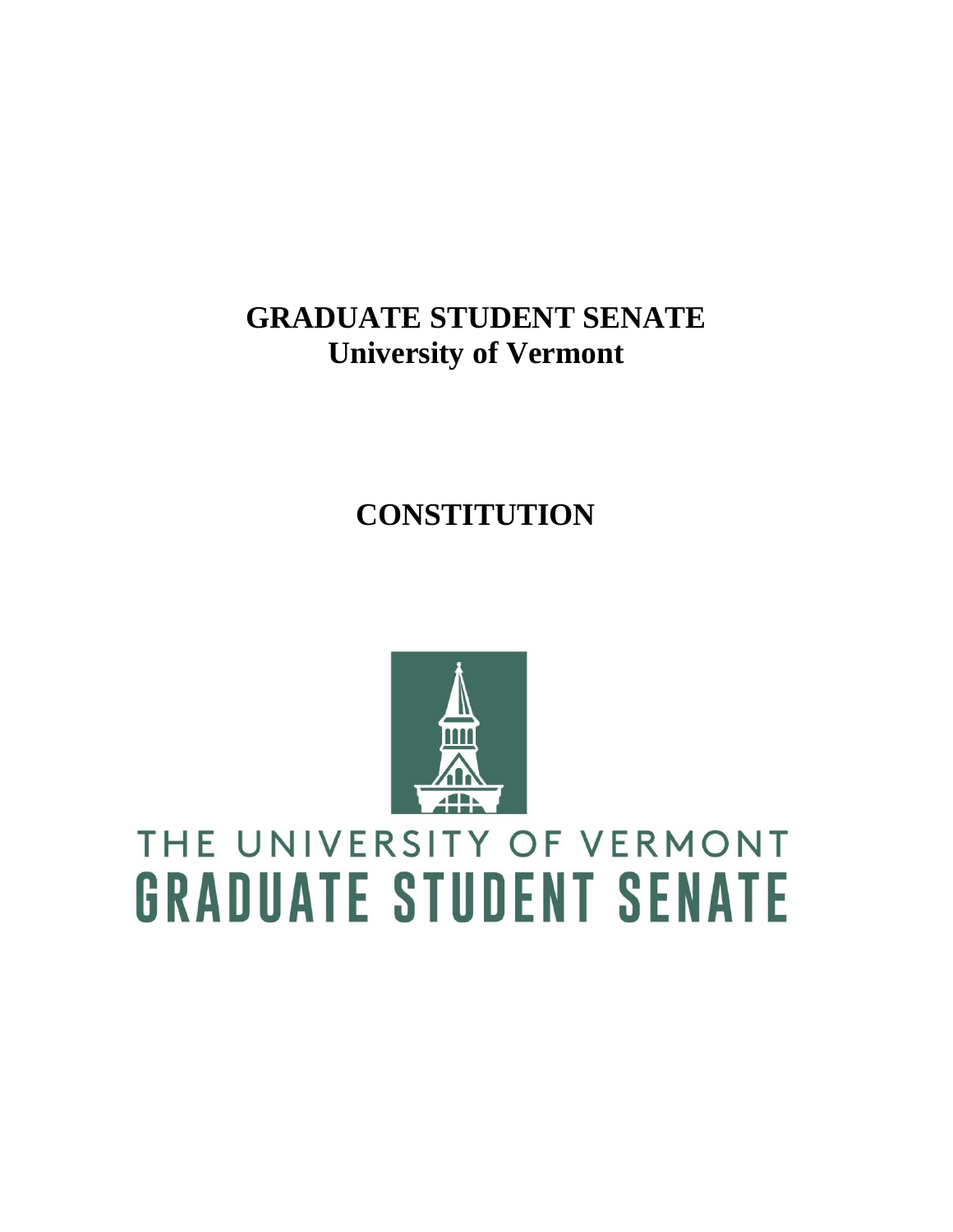#### **Article I – Name of Organization**

**Section A** The name of this organization is the Graduate Student Senate of the University of Vermont.

# **Article II - Purpose**

- **Section A** It is the purpose of the Graduate Student Senate to cultivate both the academic and nonacademic activities of the graduate student body and enhance all aspects of graduate school life at the University of Vermont. The Graduate Student Senate shall consider any matter that directly influences or affects the graduate student body as a valid item for its interest and deliberation. The Graduate Student Senate shall provide services that will directly address the needs of individual students.
- **Section B** The Graduate Student Senate will perform the following duties: act as a liaison between the University of Vermont's administration, faculty, staff, undergraduate and graduate students; encourage graduate students' involvement in Graduate Student Senate activities and University functions; facilitate and encourage educational, professional, and research activities of graduate students; disseminate information regarding graduate activities to graduate students, administration, faculty, staff, and the campus community as a whole; represent graduate student interests to the University community, the State of Vermont, and national organizations.

# **Article III - Responsibility**

- **Section A** The Graduate Student Senate shall make every effort to send representatives to the Board of Trustees, Graduate College Executive Committee, Faculty Senate, the Graduate Faculty, and to any other Board, Committee, or Organization where graduate student representation is necessary, useful, or requested.
- **Section B** A member of the Executive Council of the Graduate Student Senate shall report the concerns and interests of graduate students to the University of Vermont through the Dean of the Graduate College, with recommendations for implementing changes necessary.
- **Section C** The Graduate Student Senate shall be responsible for making recommendations to the Graduate College for its annual operating funds as it deems proper to benefit the graduate students and the University as a whole in accordance with the Graduate Student Senate Bylaws and this Constitution.
- **Section D** The Graduate Student Senate shall pass resolutions and bills on subjects of interest to the graduate student body and deliver these resolutions through channels outlines in Article III, Section A.
- **Section E** The Graduate Student Senate shall assist with outreach activities in coordination with the Graduate College, including Graduate Student Orientation, Research Day, Professional Training, Mini-Grant Reviews, and social events.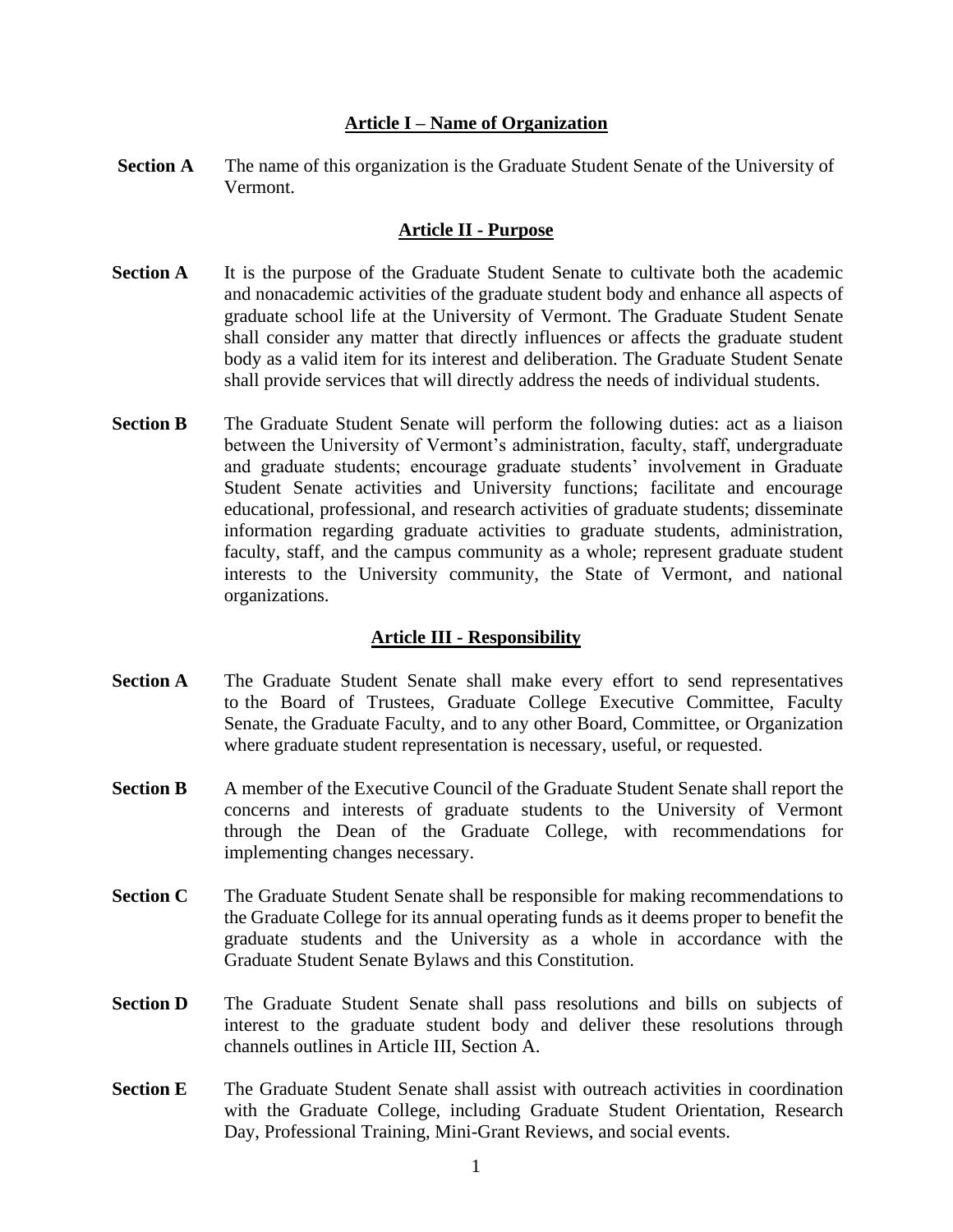# **Article IV - Membership**

- **Section A** The members of the Graduate Student Senate shall consist of elected Senators from each graduate program at the University of Vermont. Specific nomination procedures and duties of the Senators are set forth in the Graduate Student Senate Bylaws.
- **Section B** The Graduate Student Senate shall strive to have representation from all graduate programs offered by the University of Vermont and recognized by the Graduate College.

#### **Article V – Senate Meetings**

- **Section A** There shall be at least four (4) Senate meetings per semester, excluding the summer break. The President may call a special meeting at any time.
- **Section B** The four (4) regularly scheduled Senate meetings shall be ordinarily open to the public. The Senate may hold additional meetings that may, or may not, be open to the public. Only Senators may vote in Senate meetings. The Vice President shall vote in the case of a tie and serve as tiebreaker.

#### **Article VI - Administration**

- **Section A** Executive Council
- Clause 1 The standing members of the Executive Council shall consist of the President, Vice President, Treasurer, Secretary, and Communications Director.
- Clause 2 The standing members of the Executive Council shall be elected annually by the graduate student body as set forth in the Bylaws.
- Clause 3 The standing members of the Executive Council may appoint up to two (2) Members-At-Large to the Executive Council as specified in the Bylaws.
- Clause 4 During their tenure in office, the Executive Council members must be registered with the University of Vermont Graduate College as full time or part time graduate students for the Fall and Spring semesters.
- Clause 5 The Executive Council shall be responsible for completing all duties as specified in the Bylaws.
- **Section B** Committees of the Senate
- Clause 1 The standing committees of the Senate shall by specified and defined in the Graduate Student Senate Bylaws.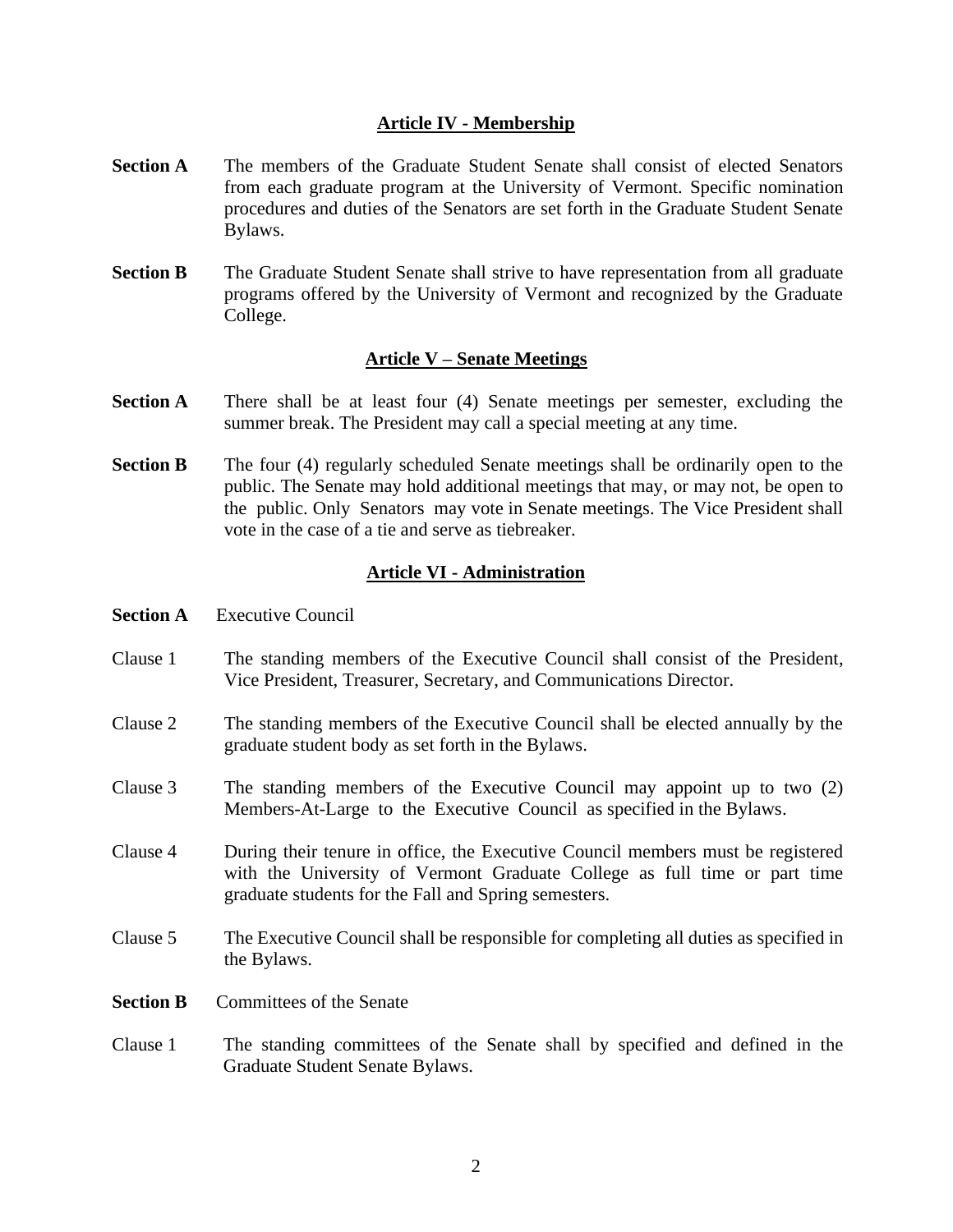Clause 2 The creation and elimination of ad hoc committees shall require a two-thirds (2/3) majority vote of the Senate. Ad hoc committees shall serve for twelve (12) months, after which the Senate must vote to continue the committee.

# **Article VII - Bylaws**

**Section A** Bylaws conforming to this Constitution shall be adopted at the ratification of this Constitution.

# **Article VIII – Amendments to the Constitution**

**Section A** Amendments to this Constitution or to the Bylaws may be proposed by any Senator or Executive Council member as a Resolution at a regularly scheduled Senate meeting. The Resolution shall be made available to the graduate student body for consideration for a minimum of two (2) weeks prior to the next regularly scheduled Senate meeting. The Resolution shall require a two-thirds (2/3) majority vote of the Senate for approval.

# **Article IX - Referendum**

- **Section A** The graduate student body has the right to request by petition a referendum vote on any action passed by the Graduate Student Senate. A referendum petition must be submitted in writing to the President within thirty (30) academic days after the passage of the action in question and must be signed by a minimum of five percent (5%) of the graduate student body. In the case of a referendum petition filed in response to an action taken during the final Senate meeting of the academic year, the referendum petition must be submitted a minimum of two (2) weeks prior to the first Senate meeting of the new academic year.
- **Section B** The Senate may hold a referendum vote on an action for which a vote of the graduate student body is deemed necessary by a two-thirds (2/3) majority vote of the Senate.
- **Section C** The referendum shall take place within thirty (30) academic days after the filing of the referendum petition or vote of the Senate. The Executive Council shall determine the means by which a referendum is announced and the votes collected and counted. The announcement of the referendum shall be widely posted and made available to the entire graduate student body. The passage of the referendum shall require a majority vote of all votes cast.

# **Article X – Operating Funds**

**Section A** The Executive Council shall present a proposed operating budget for the upcoming academic year to the Senate by the final Senate meeting of the preceding academic year. Changes to the proposed budget may be submitted to the Senate for approval at any point during the year.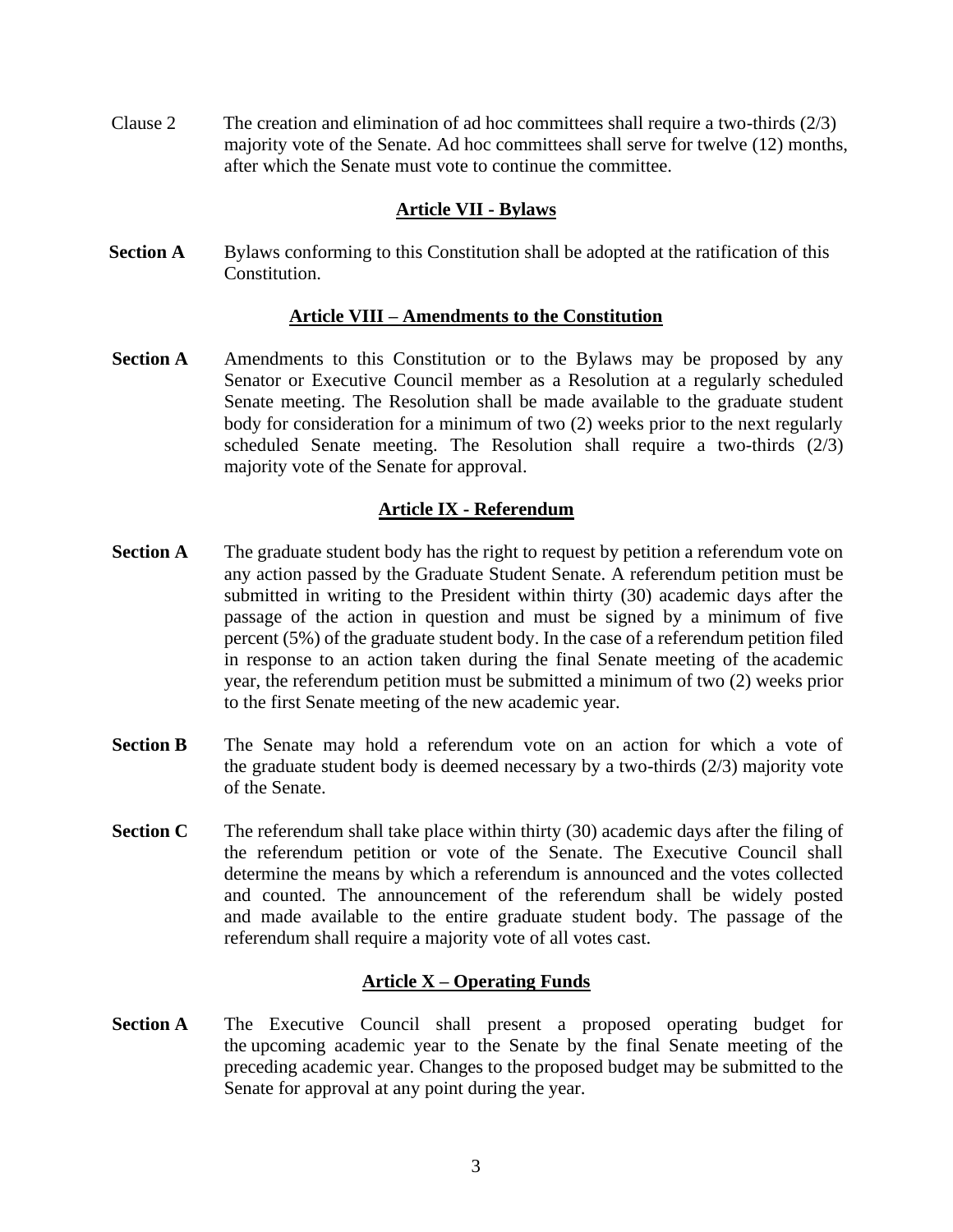# **GRADUATE STUDENT SENATE University of Vermont**

**BYLAWS**



# THE UNIVERSITY OF VERMONT **GRADUATE STUDENT SENATE**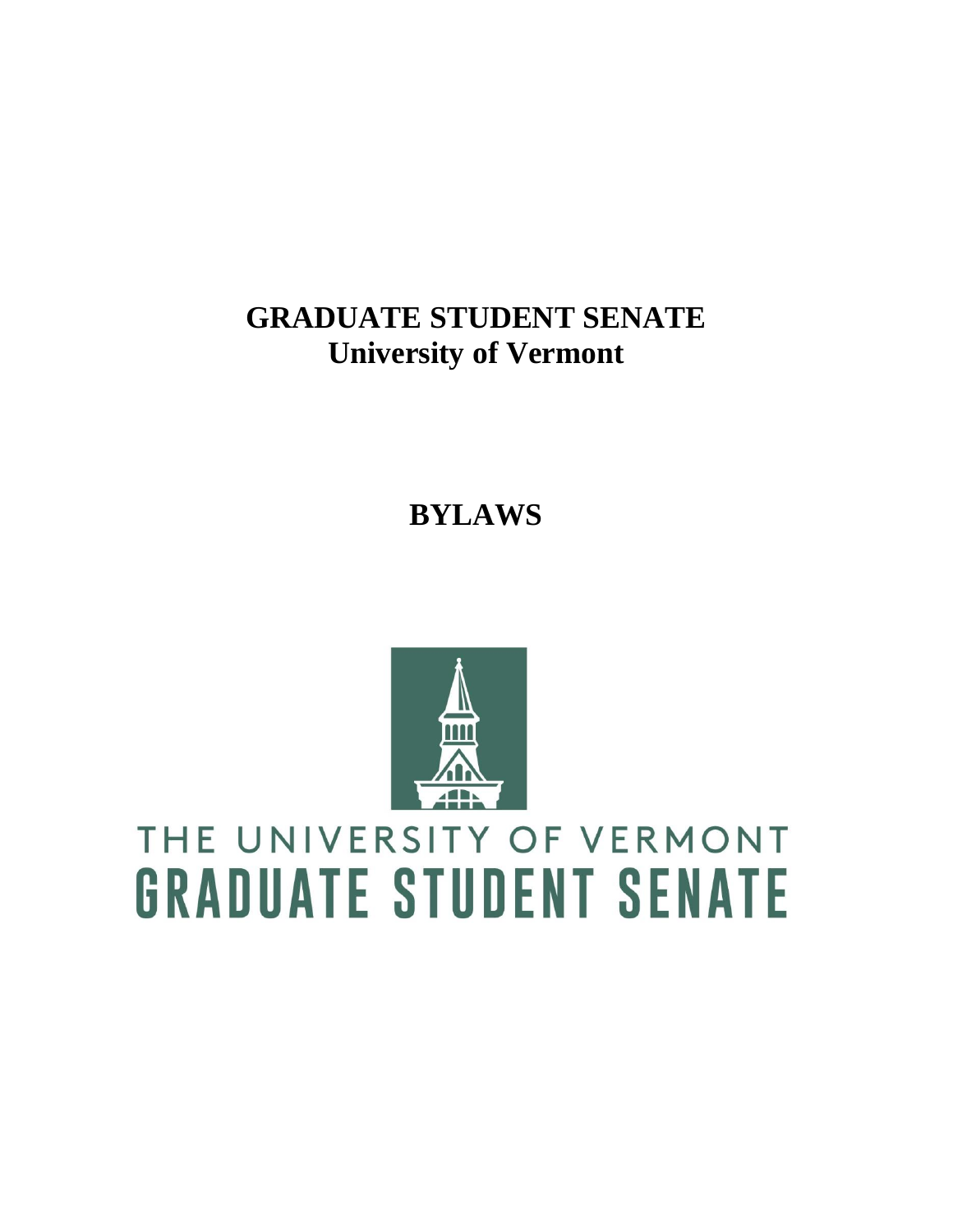# **Table of Contents**

| Section A        |  |  |  |  |
|------------------|--|--|--|--|
| <b>Section B</b> |  |  |  |  |
| Section C        |  |  |  |  |
|                  |  |  |  |  |
| Section A        |  |  |  |  |
| <b>Section B</b> |  |  |  |  |
| Section C        |  |  |  |  |
| <b>Section D</b> |  |  |  |  |
| <b>Section E</b> |  |  |  |  |
| <b>Section F</b> |  |  |  |  |
| Section G        |  |  |  |  |
|                  |  |  |  |  |
| Section A        |  |  |  |  |
| <b>Section B</b> |  |  |  |  |
|                  |  |  |  |  |
| Section A        |  |  |  |  |
| <b>Section B</b> |  |  |  |  |
|                  |  |  |  |  |
| Section A        |  |  |  |  |
| <b>Section B</b> |  |  |  |  |
| Section C        |  |  |  |  |
| Section D        |  |  |  |  |
| <b>Section E</b> |  |  |  |  |
|                  |  |  |  |  |
| Section A        |  |  |  |  |
| Section C        |  |  |  |  |
|                  |  |  |  |  |
| Section A        |  |  |  |  |
| <b>Section B</b> |  |  |  |  |
|                  |  |  |  |  |
| Section A        |  |  |  |  |
|                  |  |  |  |  |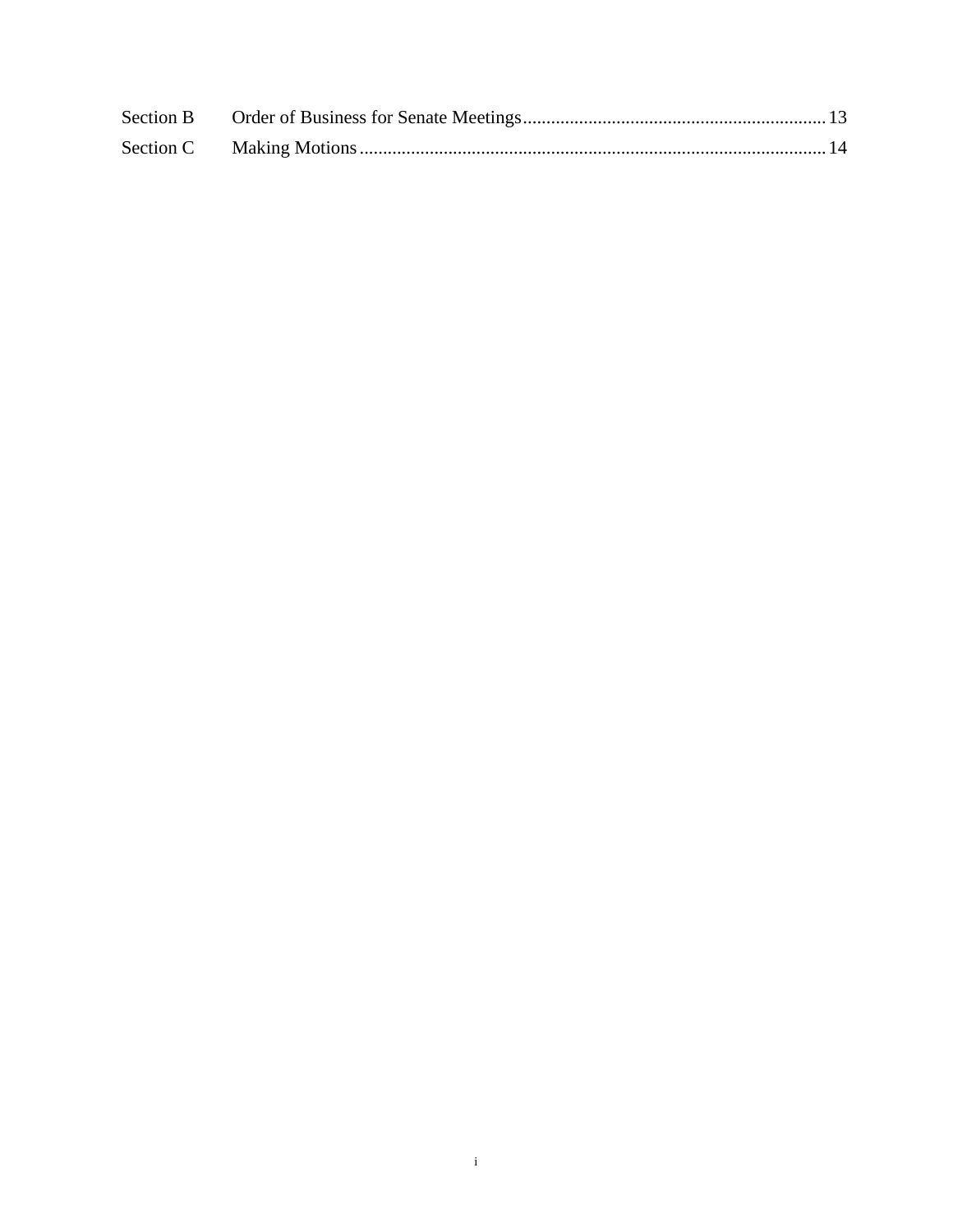# **Article I - Senators**

# <span id="page-7-1"></span><span id="page-7-0"></span>**Section A Eligibility and Nominations**

- Clause 1 A program is defined as a graduate degree of study as recognized by the Graduate College of the University of Vermont. Only programs recognized by the Graduate College are eligible for representation in the Graduate Student Senate.
- Clause 2 Each program is permitted a maximum of three (3) Senators.
- Clause 3 Senators must be either full-time or part-time graduate students enrolled at the University of Vermont and maintain good academic standing while holding office.
- Clause 4 The nomination of Senators shall be the responsibility of the graduate students enrolled in or the coordinator of the program seeking representation. Graduate students seeking to represent their program may self nominate. Nominations must be written and submitted via email to the Graduate Student Senate.
- Clause 5 Annual nominations shall take place in April for the following academic year. The Vice President shall send a written "Call For Senators" notification to all graduate students a minimum of two (2) weeks prior to the deadline for nominations. .
- Clause 6 If three (3) or fewer nominees are submitted, the nominees will be confirmed without holding elections.
- Clause 7 In the event that more than three (3) nominees are submitted, it shall be the responsibility of the graduate students enrolled in or the coordinator of the program to confirm the three (3) graduate students selected for representation.
- Clause 8 Vacancies remaining after annual nominations and confirmations or due to Senator resignations can be filled at any time during the academic year. Nominees may self nominate for these vacancies. Confirmation in this manner shall require a unanimous vote of the Executive Council.

#### <span id="page-7-2"></span>**Section B Senator Duties**

- Clause 1 Senators should strive to serve on at least one committee, group, or organization where graduate student representation is necessary, useful, or requested.
- Clause 2 Senators shall oversee the activities and actions of the Executive Council.
- Clause 3 Senators shall inform the graduate students and other interested parties of the program they represent of the actions and plans of the Graduate Student Senate.
- Clause 4 Senators shall hold office until the end of the academic year during which they were confirmed or appointed.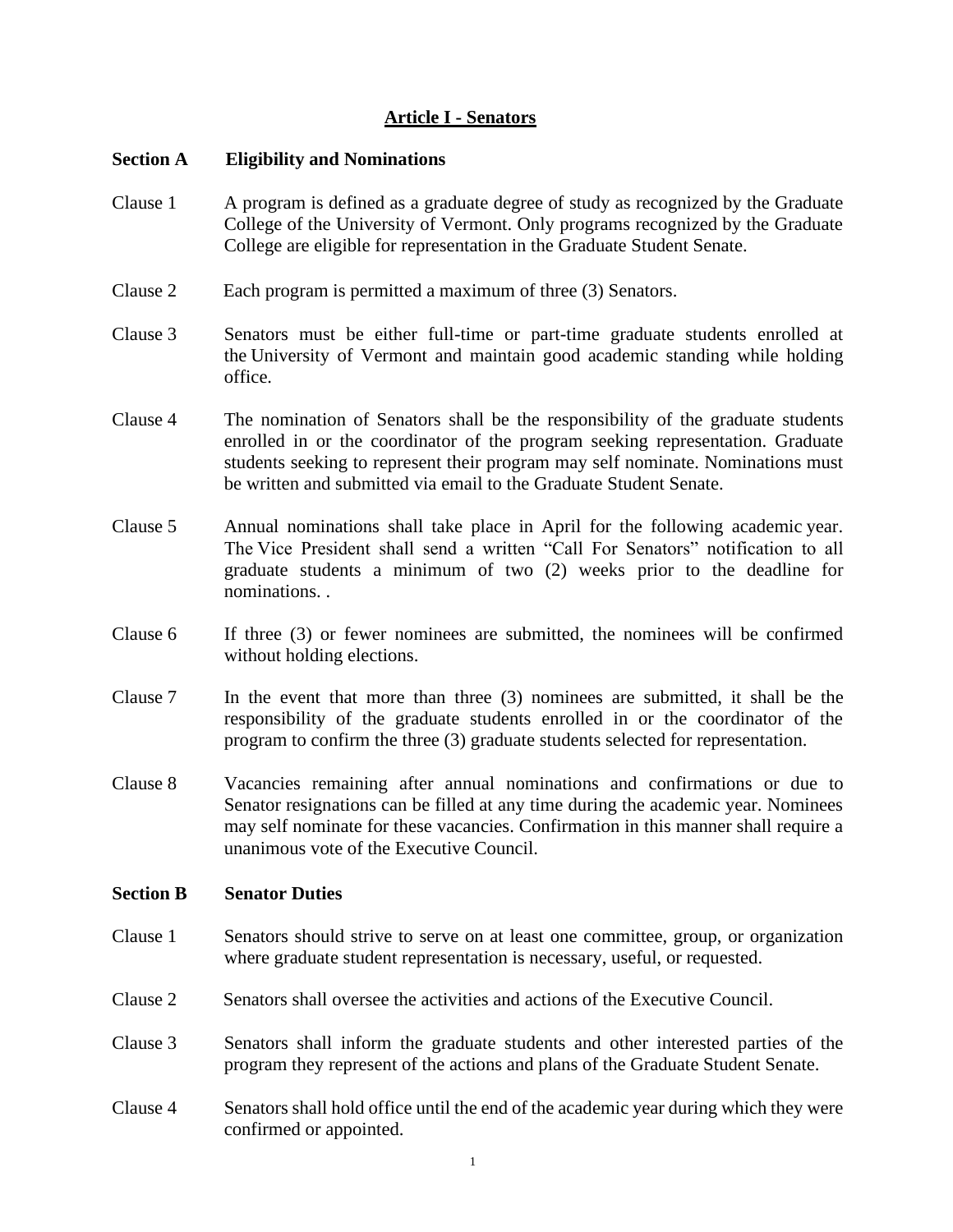- Clause 5 Senators must attend Senate meetings regularly. If a Senator misses two (2) consecutive meetings, their absence is no longer considered when determining quorum, and they may be removed from office as outlined in Article I, Section C.
- Clause 6 Senators that are unable to attend a Senate meeting may designate a proxy member to attend with all rights and privileges delegated to the Senator. Proxy representation must be designated in writing to the Vice-President before the scheduled meeting.
- Clause 7 Senators shall abide by all University of Vermont policies and by all local, state, and federal laws at Graduate Student Senate events.

# <span id="page-8-0"></span>**Section C** Removal from Office

- Clause 1 Senators with two (2) consecutive absences from Senate meetings may be removed from office by a unanimous vote of the Executive Council.
- Clause 2 For violations of Article I, Section B, Senators may be also be removed from office by a two-thirds (2/3) majority vote of the Senate. Any Senator or Executive Council member may initiate impeachment proceedings by petitioning the President in writing with a description of the violation. Discussion of impeachment charges and voting by the Senate shall occur at the regularly scheduled Senate meeting immediately following the petition to the President.

# **Article II - Executive Council Elections**

# **Section A Eligibility**

Clause 1 Executive Council members must fulfill all eligibility requirements of Senators as described in Article I, Section A.

# **Section B Elections**

- Clause 1 An outgoing member of the current Executive Council not running for reelection in the following academic year will serve as Chair of the Election Committee and organize nominations and elections for the following academic year's Executive Council with the assistance of appointed Senators as needed. If every member of the Executive Council is running for reelection, a Senator will be chosen to serve as Chair by a two-thirds (2/3) majority vote of the Senate. The Chair of the Election Committee shall not be a candidate for any Graduate Student Senate office for the following academic year.
- Clause 2 The Chair of the Election Committee shall only vote in case of a tie and will serve as tiebreaker for election of Executive Council positions.
- Clause 3 The elections for all Executive Council positions for the academic year shall take place in April of the preceding Spring semester. The Chair of the Election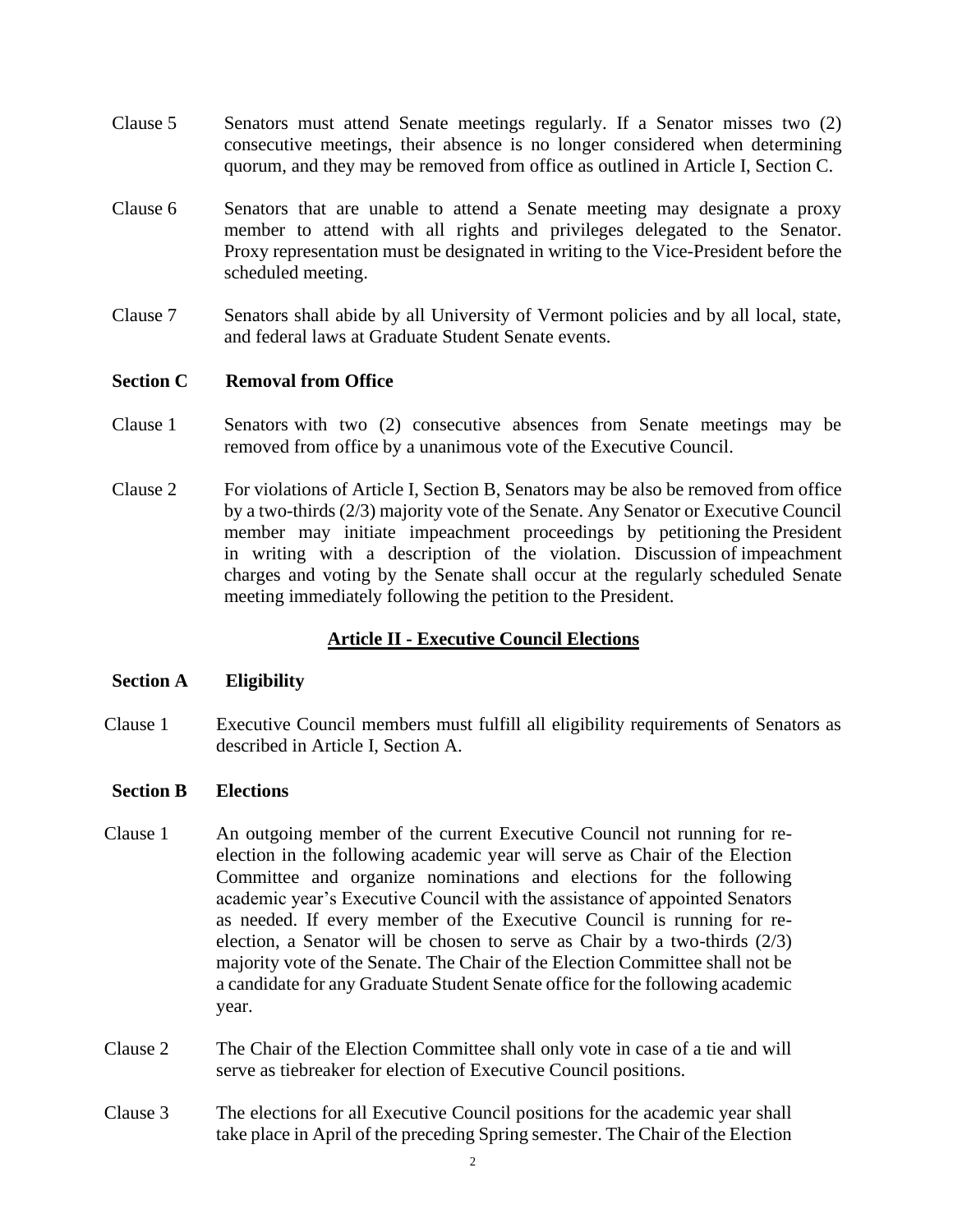Committee shall send a written advertisement of elections and call for candidates to all graduate students by April 1st.

- Clause 4 The deadline for nominations shall be a minimum of one (1) week prior to elections. Nominations must be submitted via email to the Graduate Student Senate.
- Clause 5 Each candidate must be a full time or part time graduate student for the entire academic year during which they would hold office.
- Clause 6 Each candidate (opposed or unopposed) shall submit a statement of purpose for the position for which they are campaigning. Statements of purpose should explain the candidate's abilities, ideas, and experience for the position and shall be posted online to the Graduate Student Senate website. Additionally, the Chair of the Election Committee shall distribute statements of purpose for all candidates as well as the opening and closing dates and times for the election period to the graduate student community one (1) week prior to the election date.
- Clause 7 The Chair of the Election Committee shall organize a voting process that is anonymous and accessible to all graduate students. The voting process must open on a Monday and close the following Wednesday after a forty-eight (48) hour election period.
- Clause 8 Elections will be determined by a simple majority count.
- Clause 9 Election results will be posted by the Chair of the Election Committee on the Graduate Student Senate website and shall also be distributed by the Chair of the Election Committee to the graduate college list serve no later than one (1) week after the election period closes. Along with the outcome of the collection, voter participation data collected during the election shall also be released, including i) number and proportion of votes that each candidate received and ii) number and proportion of graduate students that voted in the election overall.
- Clause 10 The newly elected officers shall take office on the day of commencement.

# **Article III - Executive Council Duties**

# <span id="page-9-1"></span><span id="page-9-0"></span>**Section A Executive Council as a Whole**

Clause 1 The Graduate Student Senate Executive Council shall consist of the following five (5) offices: (i) President, (ii) Vice President, (iii) Secretary, (iv) Treasurer, and (v) Communications Director.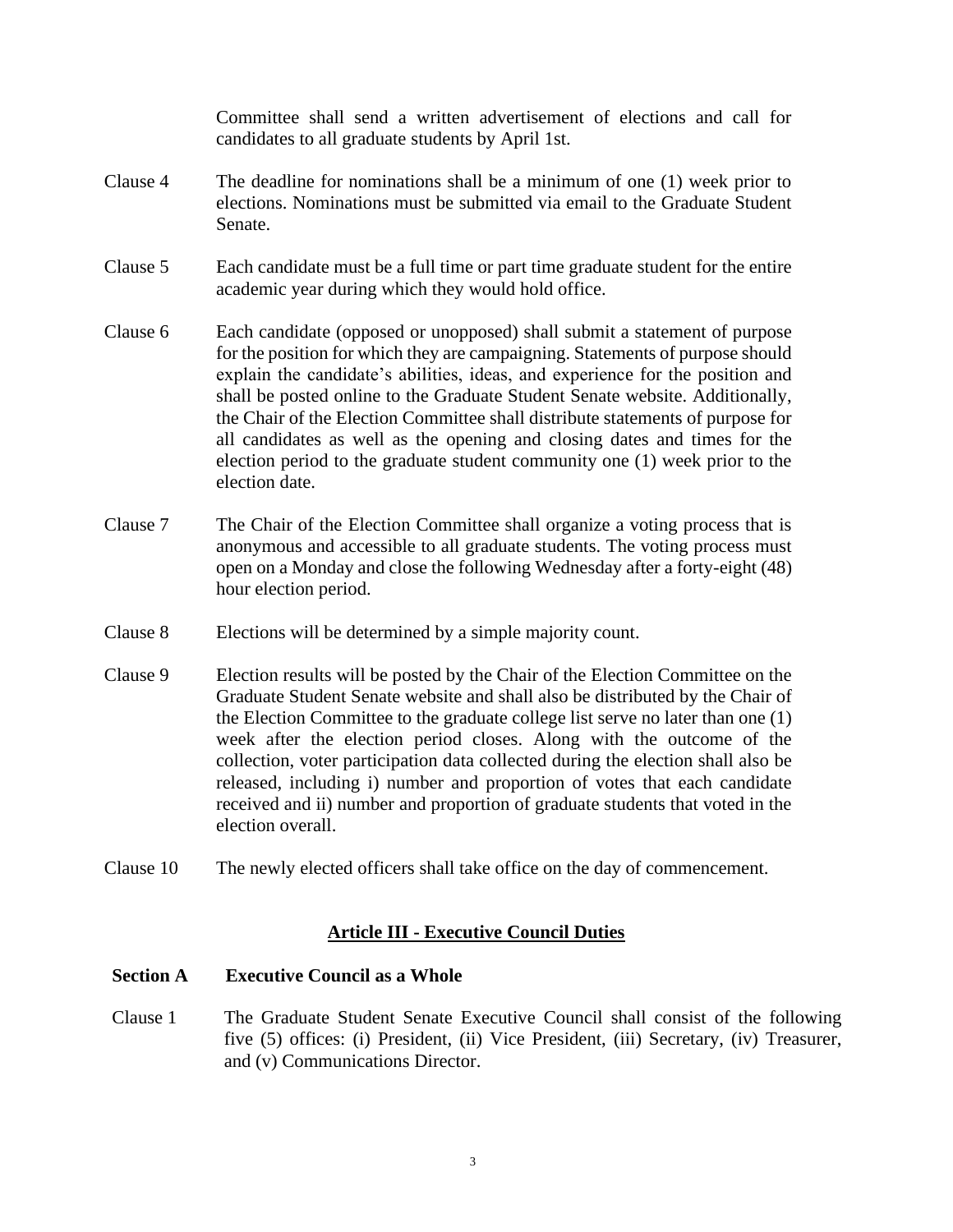- Clause 2 The President may nominate up to two (2) Members-At-Large to the Executive Council. The Members-At-Large must be approved by the Senate with a two-thirds (2/3) majority vote.
- Clause 3 The Executive Council shall adhere to procedures of the Constitution and Bylaws.
- Clause 4 The Executive Council shall meet weekly or as deemed necessary by the President.
- Clause 5 The Executive Council members shall be equally responsible for planning and implementing all events and meetings of the GSS.

#### <span id="page-10-0"></span>**Section B Duties of the President**

- Clause 1 The President shall be responsible for overseeing that the functions of the Graduate Student Senate and the Executive Council are carried out in a manner prescribed in the Constitution and Bylaws as well as deemed appropriate by the Graduate Student Senate.
- Clause 2 The President shall act as liaison between University of Vermont administrators and the Graduate Student Senate.
- Clause 3 The President shall represent the graduate students on the Graduate College Executive Committee and the Board of Trustees Executive Committee.
- Clause 4 The President shall represent the graduate students or appoint graduate student representatives for all other committees requiring or requesting representation.
- Clause 5 The President shall meet with the Dean of the Graduate College and the President of the University on a regular basis.
- Clause 6 The President shall not vote during Senate meetings but may advise the Senate as needed.
- Clause 7 The President shall preside over meetings of the Executive Council.

#### <span id="page-10-1"></span>**Section C Duties of the Vice President**

- Clause 1 The Vice President shall act in the capacity of the President in any meeting or event where the President is unable to attend or participate.
- Clause 2 The Vice President shall preside over Senate meetings and set the agenda with the assistance of the Executive Council.
- Clause 3 The Vice President shall only vote at Senate meetings in case of a tie and will serve as tiebreaker.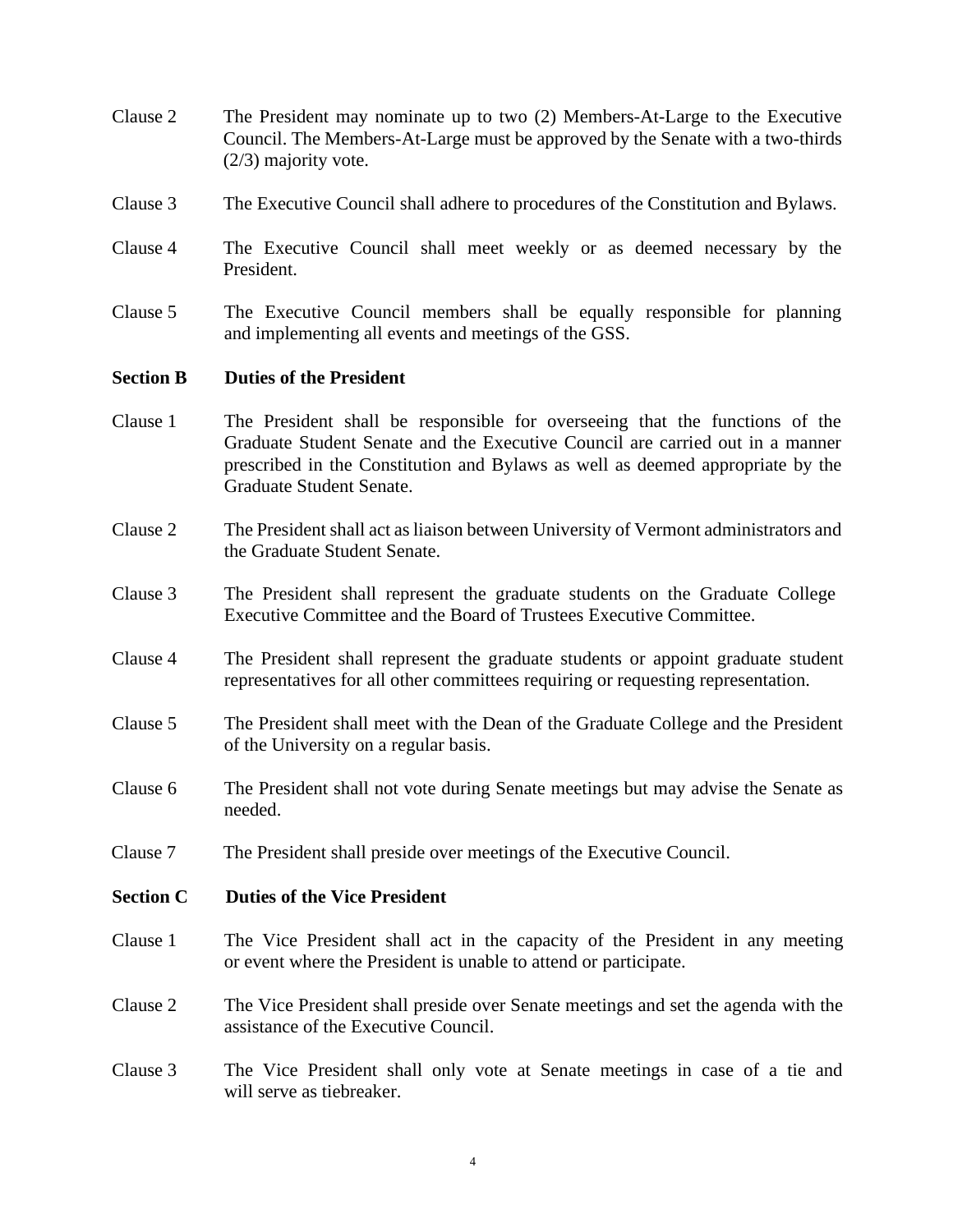- Clause 4 The Vice President shall maintain the current list of Senators as well as all records of Senate meeting attendance. The Vice President shall inform the Executive Council of Senators violating the absence policy.
- Clause 5 The Vice President is responsible for organizing the Graduate Student Orientation that occurs annually at the beginning of the fall semester with assistance from the Graduate College and the Executive Council.

#### <span id="page-11-0"></span>**Section D** Duties of the Treasurer

- Clause 1 The Treasurer shall maintain all financial records of the Graduate Student Senate and shall be responsible for all financial planning and operations. The Treasurer shall make all financial information available to the Executive Council and Senate upon request.
- Clause 2 The Treasurer shall serve as Chair of the Finance Committee and Mini-Grant Committee.
- Clause 3 The Treasurer is responsible for the purchasing card linked to the Graduate Student Senate chart string.
- Clause 4 The Treasurer is responsible for all purchases and allocations of funds made by the Graduate Student Senate. The Treasurer is responsible for keeping records of all receipts and proofs of purchase.
- Clause 5 The Treasurer is responsible for reporting all expenses to the Administrative and Business Service Center before the deadline for journal reallocations every month.
- Clause 6 At the end of the fall and spring semesters, the Treasurer shall submit a detailed report to the Senate reporting all funds spent on social, professional development, outreach, and training activities.
- Clause 7 The Treasurer shall present a proposed budget for the following academic year at the final Senate meeting. The budget shall be approved by a two-thirds (2/3) majority vote of the Senate.

#### <span id="page-11-1"></span>**Section E Duties of the Communications Director**

- Clause 1 The Communications Director shall be responsible for all communications to and from graduate students from the Graduate Student Senate.
- Clause 2 The Communications Director shall monitor the Graduate Student Senate email account. Email communication shall be forwarded to the appropriate Executive Council member as needed.
- Clause 3 The Communications Director shall send a weekly email summarizing upcoming events and news of the Graduate Student Senate to all graduate students using the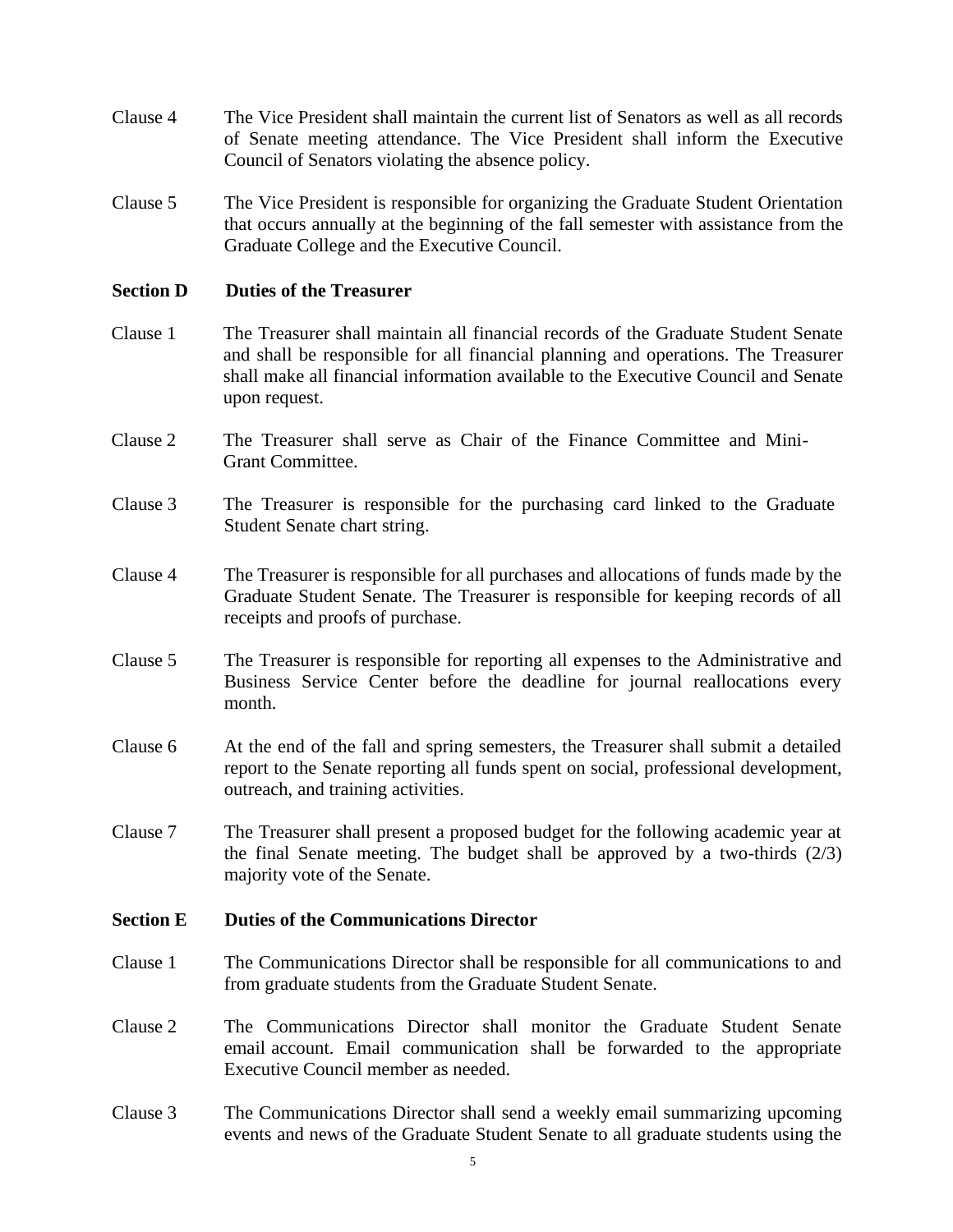Graduate Student Senate email account. Notices may include press releases, advertisements for events, grant funding activities, professional development, outreach, and/or training courses offered.

Clause 4 The Communications Director shall maintain the social media accounts of the Graduate Student Senate and be responsible for posting and uploading appropriate content as needed.

#### <span id="page-12-0"></span>**Section F Duties of the Secretary**

- Clause 1 The Secretary shall be responsible for maintaining all records of the Graduate Student Senate that are not required of the Treasurer.
- Clause 2 The Secretary shall keep good and true minutes of the meetings of the Graduate Student Senate. The minutes shall be typed and submitted to the Senate at the following Senate meeting. Minutes approved by the Senate shall be made available to all graduate students within one (1) week of the meeting at which they were approved. The minutes shall also include a copy of all materials handed out at the Senate meeting.
- Clause 3 The Secretary shall be responsible for maintaining the Graduate Student Senate website.

# <span id="page-12-1"></span>**Section G Member-At-Large**

- Clause 1 The Member-At-Large (MAL) shall be responsible for the duty which was given to them as identified by the President and approved by the Senate as outlined in Bylaws Article III Section A Clause 2.
- Clause 2 The MAL is a non-voting member of the Executive Council, yet retains the right to vote in Senate if the MAL is an elected Senator. Being appointed a MAL does not grant the right to vote in Senate.
- Clause 3 The MAL is not required to attend all Executive Council meetings, yet must be present at said meetings when requested by the Executive Council

#### **Section H Removal from Office**

- Clause 1 A member of the Executive Council may be removed from office by the following procedure:
	- (1) Upon receipt of a petition for removal of an officer signed by twentyfive percent (25%) of the Senate, a special Senate meeting shall be called within two regularly scheduled meetings to hear the charges. The Senate shall designate a special chair by a two-thirds (2/3) majority vote to preside at this meeting.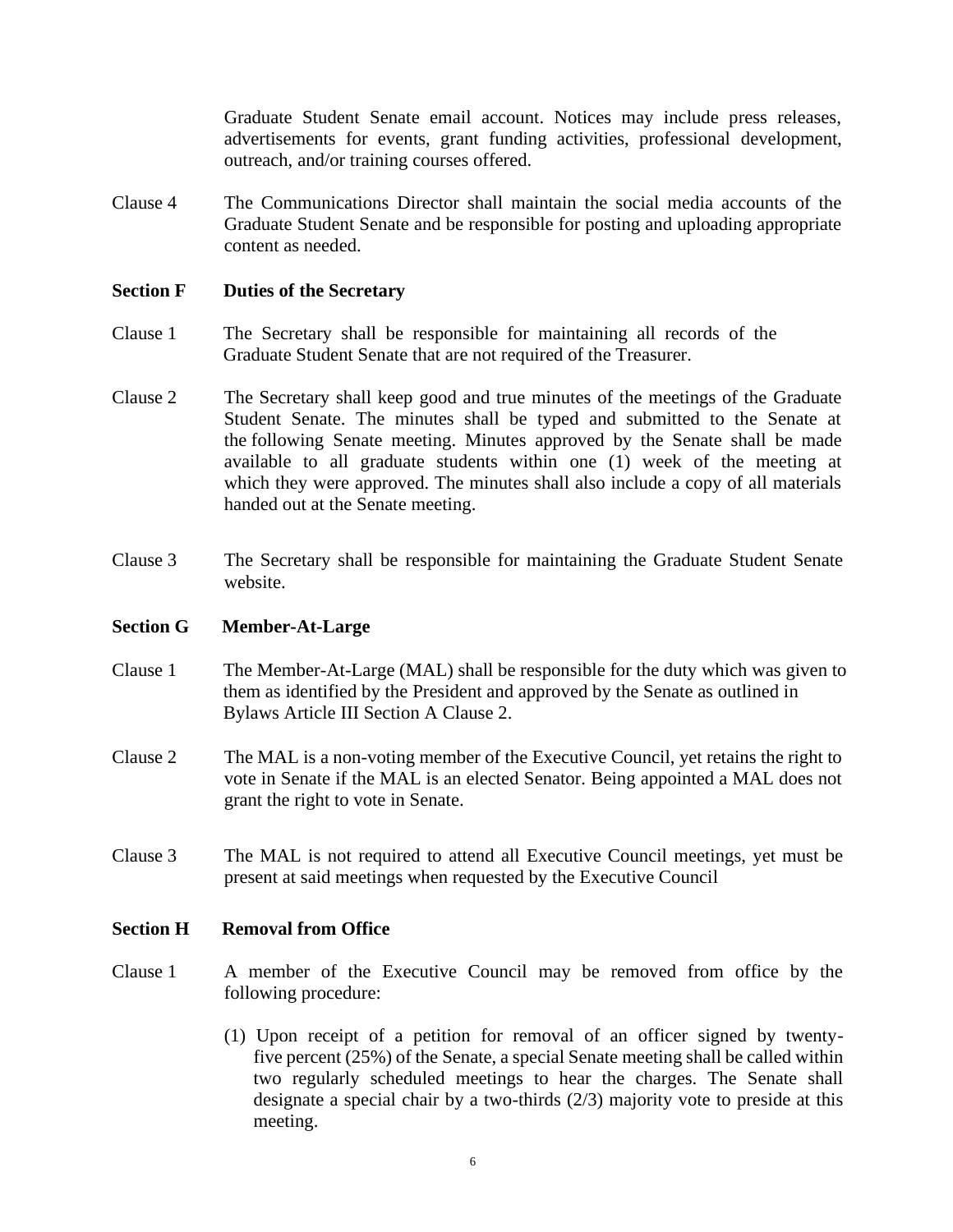- (2) The Executive Committee member whose removal is sought shall not participate in any Graduate Student Senate function between the receipt of the petition for removal and the hearing of the charges before the Senate, which shall be a period no longer than six (6) weeks.
- (3) A three-fourths (3/4) majority vote of the Senate shall be required to remove the Executive Council member from office.
- (4) Following the removal of any Executive Committee member, a successor will be chosen immediately under the designated procedure for succession.
- Clause 2 Any member of the Graduate Student Senate may start a petition to remove a Senator. Senators may be removed by a two-thirds (2/3) majority vote of the Senate, provided that notice of the impending removal has been placed upon the agenda of the meeting and circulated to all program representatives. The Senator facing removal shall be allowed an opportunity to defend themself before a full meeting of the Senate.
- Clause 3 A Senator or member of the Executive Council may resign by submitting a written resignation to the Executive Council.

# **Article IV - Use of Graduate Student Fees**

# <span id="page-13-1"></span><span id="page-13-0"></span>**Section A Executive Council Scholarships**

- Clause 1 Each member of the Executive Council shall receive a service scholarship for each Fall and Spring semester in which they hold office. The President and Vice President shall receive \$1000, and the Treasurer, Secretary, and Communications Director shall receive \$750. The scholarships will be allocated at the end of each semester of service in accordance with the University of Vermont Payments to Students Policy. If a member of the Executive Council resigns or is removed from office, the balance of the scholarship shall be forfeited effective immediately upon their resignation.
- Clause 2 For the strict use for administrative business (meetings of the Board of Trustees, Graduate College, etc.), a parking pass for the academic year may be allocated through Transportation and Parking services to the President and Vice President.

# <span id="page-13-2"></span>**Section B Graduate Student Senate Events**

- Clause 1 The Executive Council may use the funds from graduate student fees as determined by the yearly budget to host Graduate Student Senate events.
- Clause 2 The Executive Council will have discretion over purchases or allocations of less than \$500. For purchases exceeding \$500, a two-thirds (2/3) majority approval must be sought from the Senate.
- **Section C Funding Affiliated Groups**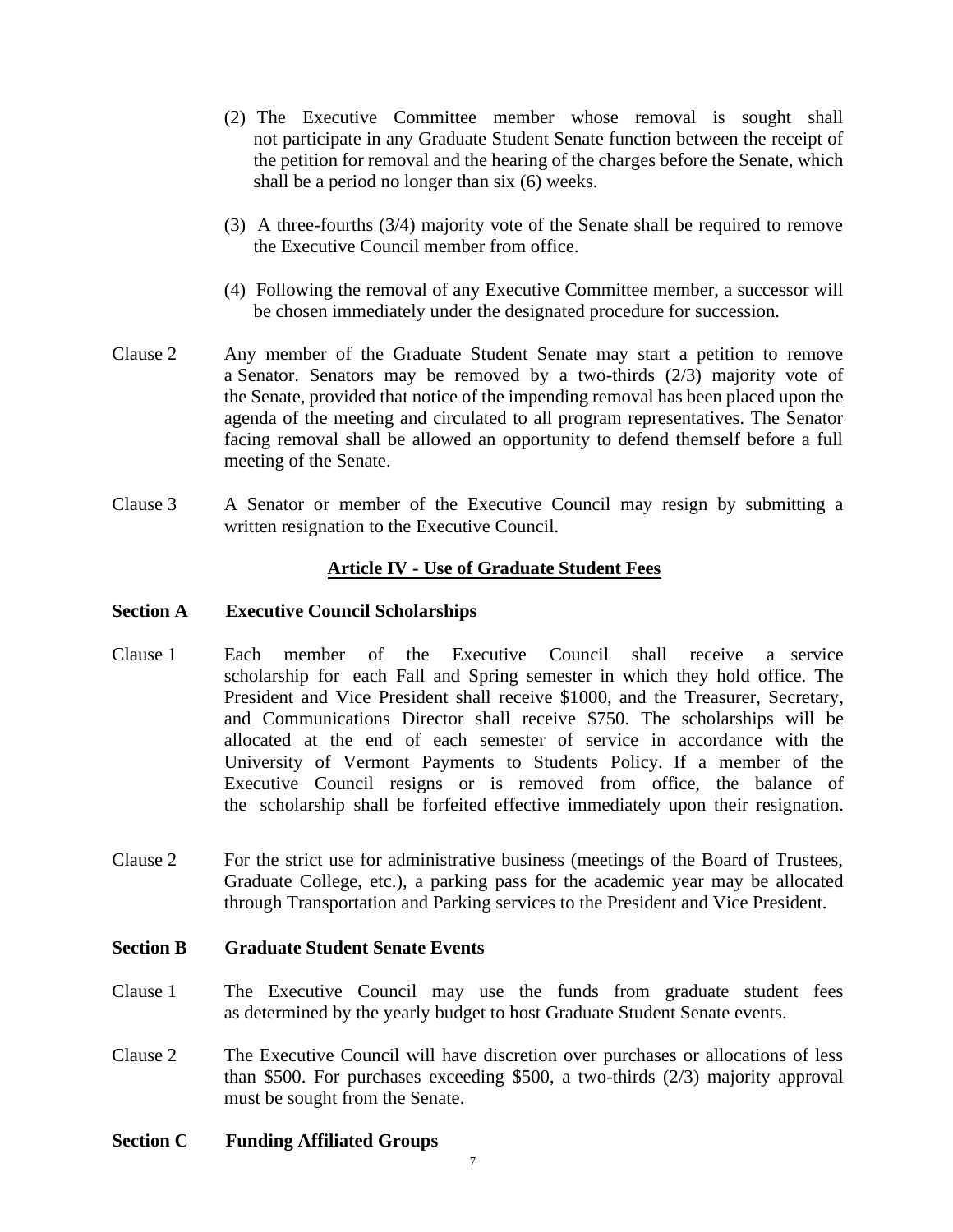- Clause 1 Funds may be provided to recognized University organizations to fund events and activities provided they are open to or hosted by graduate students.
- Clause 2 To obtain access to funds, a member of the Executive Board of the affiliated group must sign the recognition contract, and the group must be in good standing with the Senate. A representative of the group must also complete the GSS Funding Request form and abide to all regulations stated on said form.

# **Article V - Standing Committees**

#### <span id="page-14-1"></span><span id="page-14-0"></span>**Section A Finance Committee**

- Clause 1 A Finance Committee shall be established at the beginning of each Fall semester and be comprised of two (2) Senators and the Treasurer. The Treasurer shall serve as Chair of the Finance Committee.
- Clause 2 The Finance Committee shall be responsible for providing guidance to the Executive Council and Senate on budgetary spending.
- Clause 3 The Finance Committee shall review all applications for Mini Grants and make recommendations of funding to the Graduate College.

#### <span id="page-14-2"></span>**Section B Student Affairs Committee**

- Clause 1 A Student Affairs Committee shall be established at the beginning of each Fall semester and shall be comprised of two (2) Senators and the President. The President shall serve as Chair of the Student Affairs Committee.
- Clause 2 The Student Affairs Committee shall be responsible for documenting and providing guidance for grievances and concerns affecting graduate students that are submitted to the Graduate Student Senate.

# **Article VI – Ad hoc Committees**

- <span id="page-14-4"></span><span id="page-14-3"></span>**Section A Formation of the Committee**
- Clause 1 An ad hoc committee may be formed as outlines in the Constitution Article VI Section B Clause 2.
- Clause 2 An ad hoc committee must internally nominate and vote on a committee Chair. The Chair is responsible for overseeing committee activities and reporting the activities of the committee to the Senate.
- Clause 3 An ad hoc committee may be transitioned to a standing committee following a twothirds (2/3) majority vote of the Senate.
- <span id="page-14-5"></span>**Section B Membership**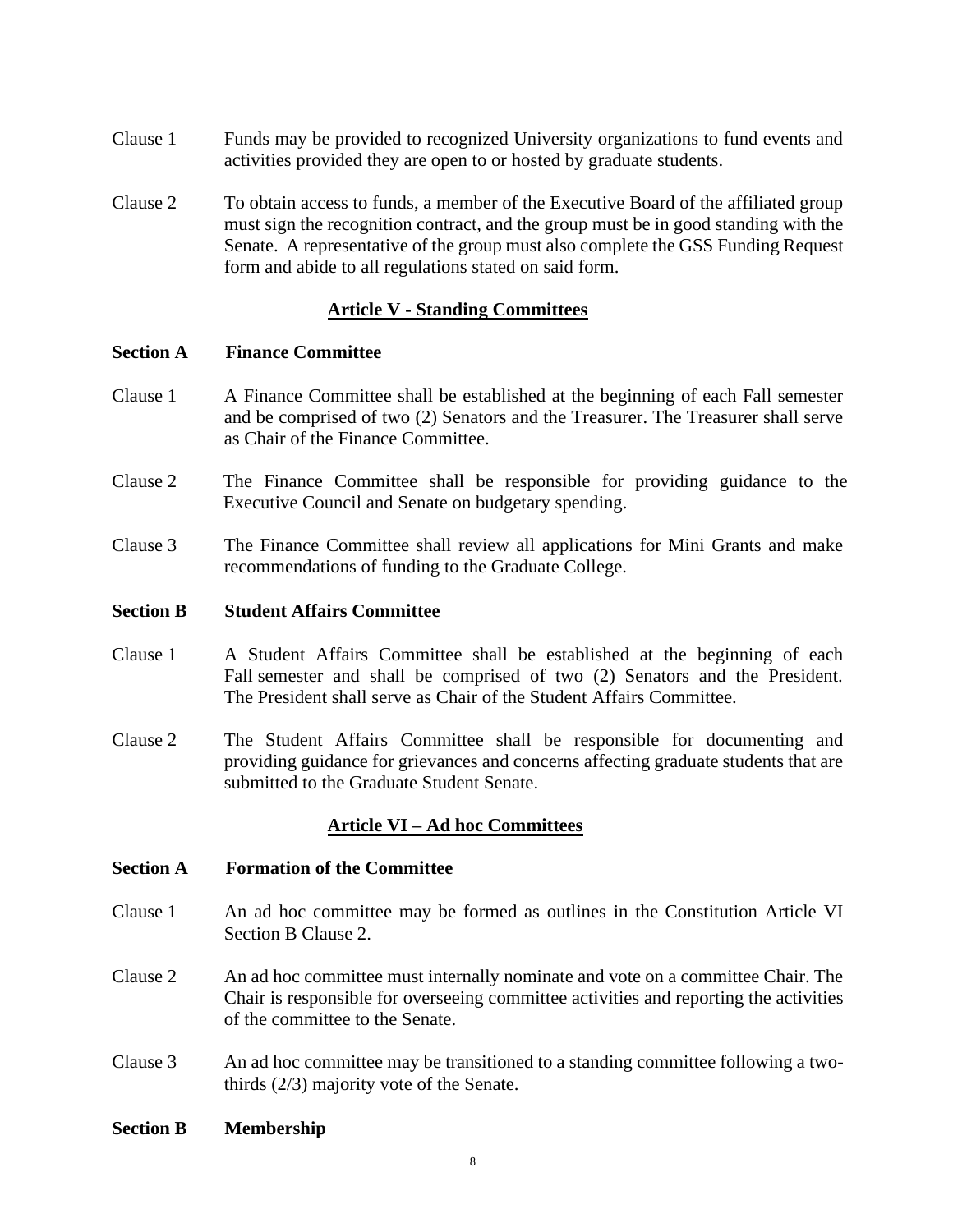- Clause 1 A Senator may join or leave a committee by notifying the Chair of the Committee.
- Clause 2 A non-Senator graduate student may serve on a committee by notifying the Chair. The Chair may decide to set a maximum number of non-Senator members on a caseby-case basis.
- Clause 3 If a Senator misses 3 meetings without notifying the Chair of the Committee, they are removed from that Committee. A Senator removed in this way may not rejoin the Committee for the remainder of the academic year.

# <span id="page-15-0"></span>**Section C Chair of the Committee**

- Clause 1 The Chair of the Committee is nominated and voted on by the Committee as outlined in Bylaws Article V Section C Clause 2.
- Clause 2 The Chair is responsible for organizing Committee meetings, as well as monitoring the progress and activity of the Committee. They are also responsible for keeping attendance of the Committee, as well as ensuring that committee minutes are sent to the GSS Vice President in a timely manner.
- Clause 3 If a Committee Chair is not fulfilling their duties, the Committee may vote to remove the Chair. A unanimous vote of the Committee is required to remove the Chair. If a Chair is removed, there are two possible resolutions. If the Committee has a Vice Chair, the Vice Chair assumes the role of Committee Chair. If the Committee does not have a Vice Chair, the Executive Council representative will serve as acting Chair until a new Chair is elected.

# <span id="page-15-1"></span>**Section D Vice Chair**

- Clause 1 A Committee can elect a Vice Chair as needed, following the same voting method decided on for electing the Chair.
- Clause 2 The duties of the Vice Chair are flexible, and consist of aiding the Chair as needed.
- Clause 3 If the Chair cannot be present for a meeting, the Vice Chair assumes the responsibilities of the Chair for that meeting.

# <span id="page-15-2"></span>**Section E Structure of the Committee**

- Clause 1 The nature of ad hoc Committees requires varied structure for each Committee. As such, only loose structure is discussed here as a guideline.
- Clause 2 A Committee is required to meet a minimum of 6 times in the academic year.
- Clause 3 To resolve disagreements within the Committee, the problem is presented to the Senate for deliberation. The resolution is decided by the Senate with a majority vote.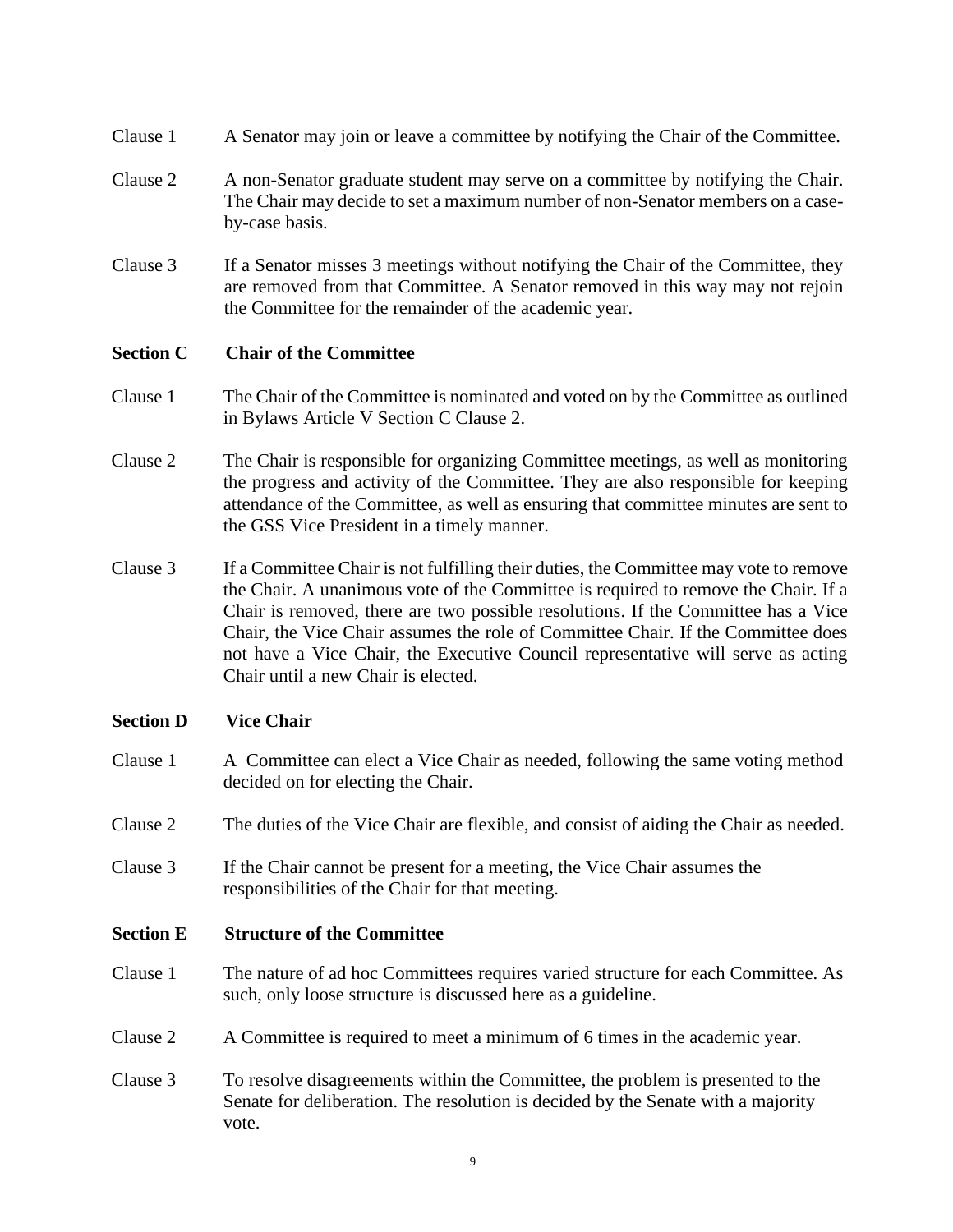Clause 4 Once per semester, Committees are encouraged to advertise a meeting in the GSS Newsletter. This meeting will be open to all graduate students.

# **Article VII - Graduate Student Club Recognition**

#### <span id="page-16-1"></span><span id="page-16-0"></span>**Section A Eligibility**

- Clause 1 The graduate student club must be an official student organization recognized by the University of Vermont.
- Clause 2 The graduate student club membership must be comprised of at least seventy-five percent (75%) graduate students.
- Clause 3 The graduate student club must provide a mission statement and/or constitution to be presented to the Senate.
- Clause 4 A group may apply for recognition in the Fall semester from the first day of the Fall semester to September  $30<sup>th</sup>$ , and in the Spring semester from February 1<sup>st</sup> to February 28th. Club renewal occurs at the start of the academic year regardless of the semester in which the club is founded.

#### **Section B Recognition and Representation Requirements**

- Clause 1 If the graduate student club only has members from one graduate program, the Senator of that program may represent the club at Senate meetings. If the program does not have a Senator, the club must nominate a graduate student to represent the program and club.
- Clause 2 If the graduate student club spans multiple programs, a representative may attend Senate meetings to represent the club.
- Clause 3 Recognition and approval of a graduate student club requires a two-thirds (2/3) majority vote of the Senate.
- Clause 4 Recognition of graduate student clubs expires at the end of the academic year in which it was granted. Graduate student clubs may re-apply for recognition in the following year by providing an updated list of current members. Renewal of recognition requires unanimous approval of the Executive Council. Renewal may also be granted by a two-thirds (2/3) majority vote of the Senate.

# <span id="page-16-2"></span>**Section C Benefits of Recognition**

Clause 1 Recognized graduate student clubs may request funding from the Graduate Student Senate. Approval of requests up to \$500 is at the discretion of the Executive Council. Approval of requests exceeding \$500 requires a two-thirds (2/3) majority vote of the Senate.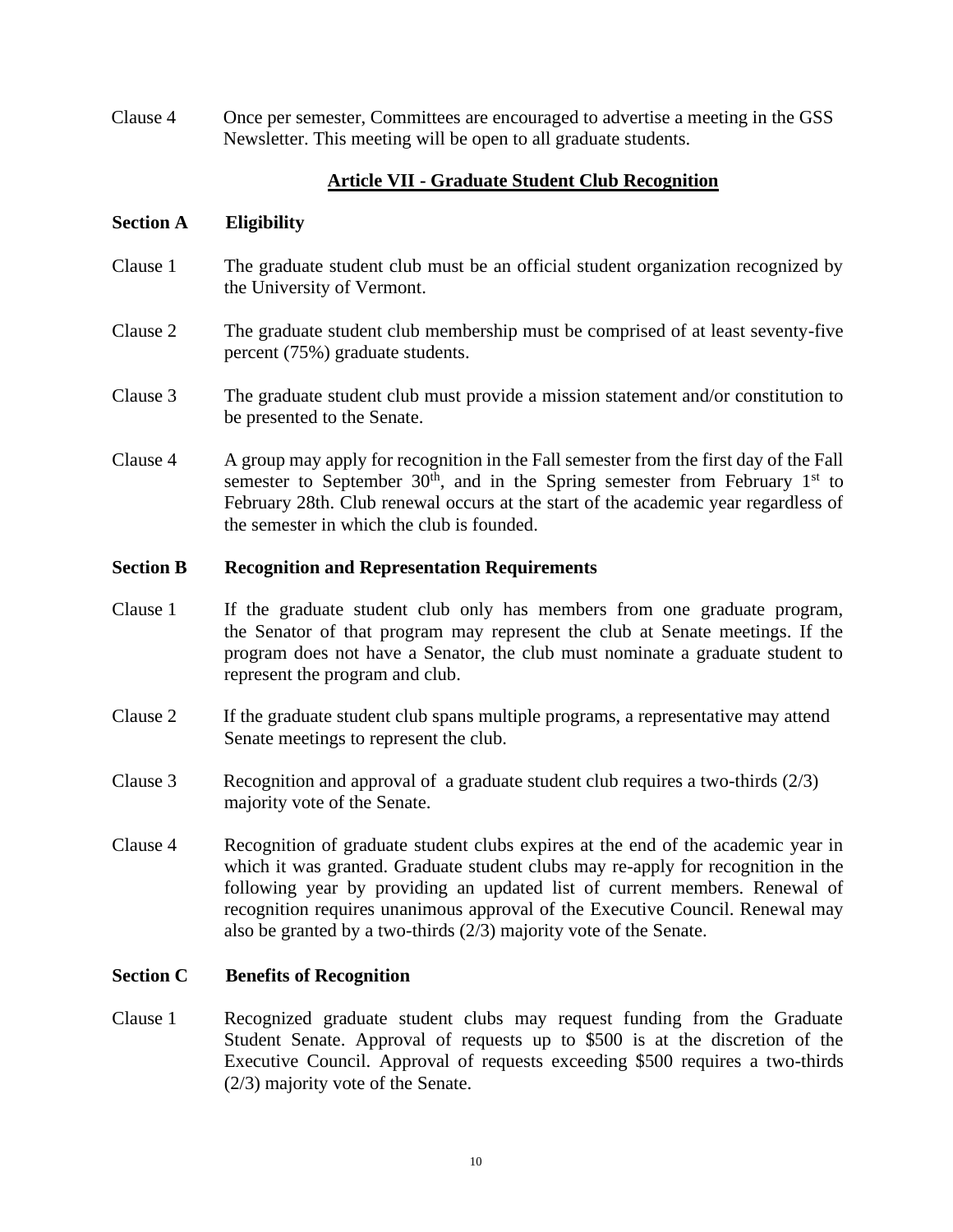Clause 2 Recognized graduate student clubs may request the Graduate Student Senate book rooms or other venues on campus for club events. If the graduate student club has a separate chartsting from the Graduate Student Senate, the club must provide the chartstring for the booking request.

# **Article VIII - Succession**

#### <span id="page-17-1"></span><span id="page-17-0"></span>**Section A Executive Council Resignation**

Clause 1 In the event of a resignation of an Executive Council member, the President shall appoint a candidate, subject to the eligibility guidelines in Article IV of the Constitution. The candidate shall be confirmed by a two-thirds (2/3) majority vote of the Senate. If the candidate is not confirmed, the process begins anew under the same guidelines until a candidate is confirmed.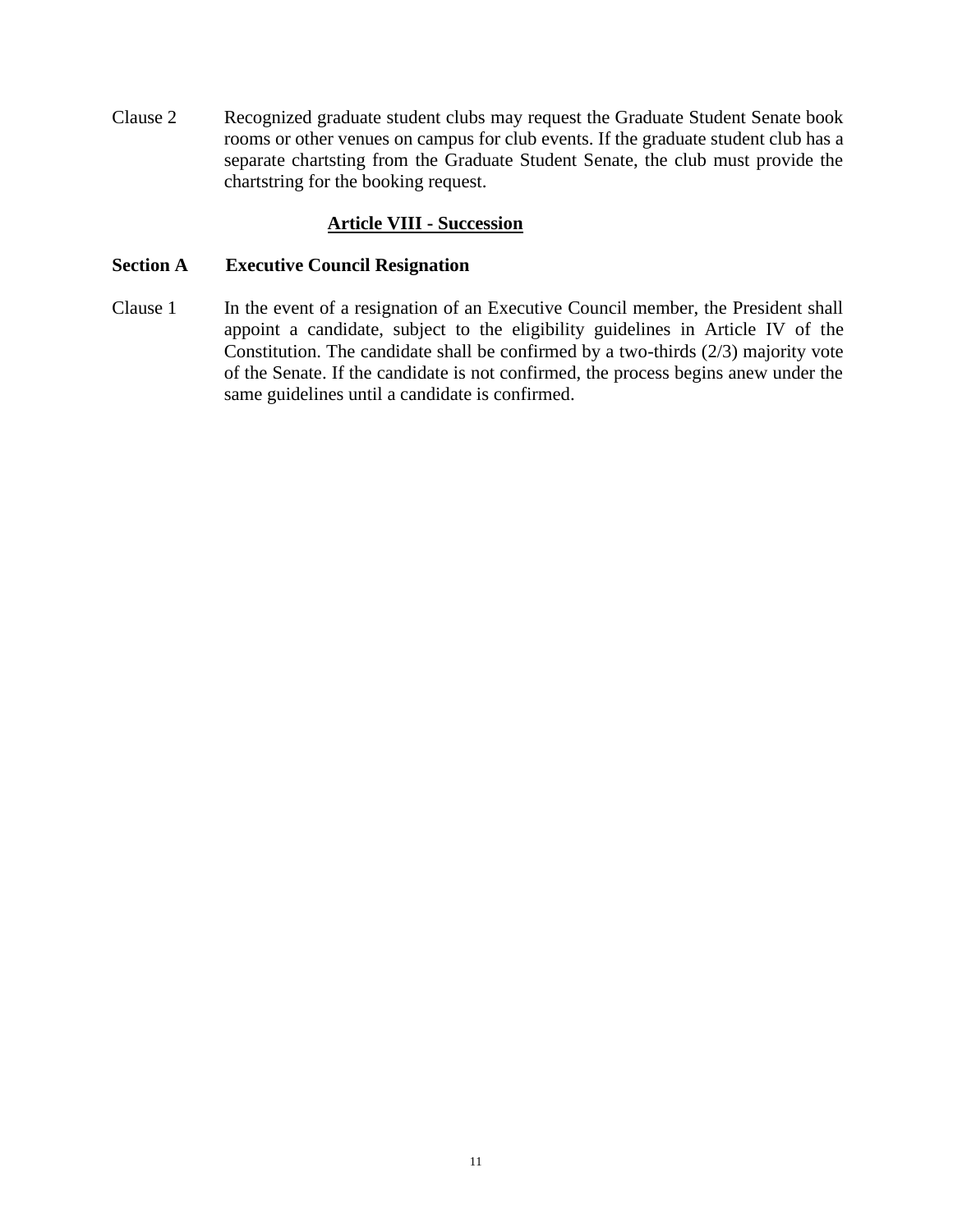- Clause 2 If the resignation happens during the summer, the President shall appoint an interim Executive Council member to fulfill the responsibilities of the position until the first meeting of the Fall semester. At this point, the candidate is subject to the confirmation procedures of Clause 1.
- Clause 3 If the President resigns, the Vice President immediately assumes the role of President and then appoints a candidate for Vice President as described above.

#### <span id="page-18-0"></span>**Section B Senator Resignation**

Clause 1 If a Senator resigns, then the Executive Council shall appoint a new Senator in the same manner as vacancies described in Article I, Section A, Clause 7.

# **Article IX - Discussion Protocol**

<span id="page-18-1"></span>The Graduate Student Senate shall use "Robert's Rules of Order" as a guide to parliamentary procedure for orderly discussion at meetings. The intent of any discussion should be to reach a solution and promote open debate by all members of a group.

#### <span id="page-18-2"></span>**Section A Terms of Parliamentary Procedure**

- Clause 1 Order. Actions are to be performed at certain times during meetings. Actions allowed are "in order," and those that are not allowed are "out of order."
- Clause 2 Quorum. A quorum is the number of Senators that need to be present at Senate meetings sufficient to pass official business. Quorum shall be one third (1/3) of the Senate. Senators in violation of the absence policy shall not be counted when determining quorum. The Treasurer, Secretary, and Communications Director shall be counted when determining quorum.
- Clause 3 Motion. A motion is a suggestion to the Senate to take a specific action. Any member of the GSS may propose a motion. Only one motion can be considered at a time. To be discussed, a motion must be seconded.
- Clause 4 Second. Motions proposed by a Senator to the Senate require that at least one other Senator supports consideration of the action. The second is made verbally after a motion is proposed.
- Clause 5 Floor. Any person who has been granted the floor by the Vice President has the right to speak without being interrupted. The person with the floor may entertain questions asked by others without yielding the floor. The Vice President always determines who has the floor. One must have the floor to make a motion, but not to second one.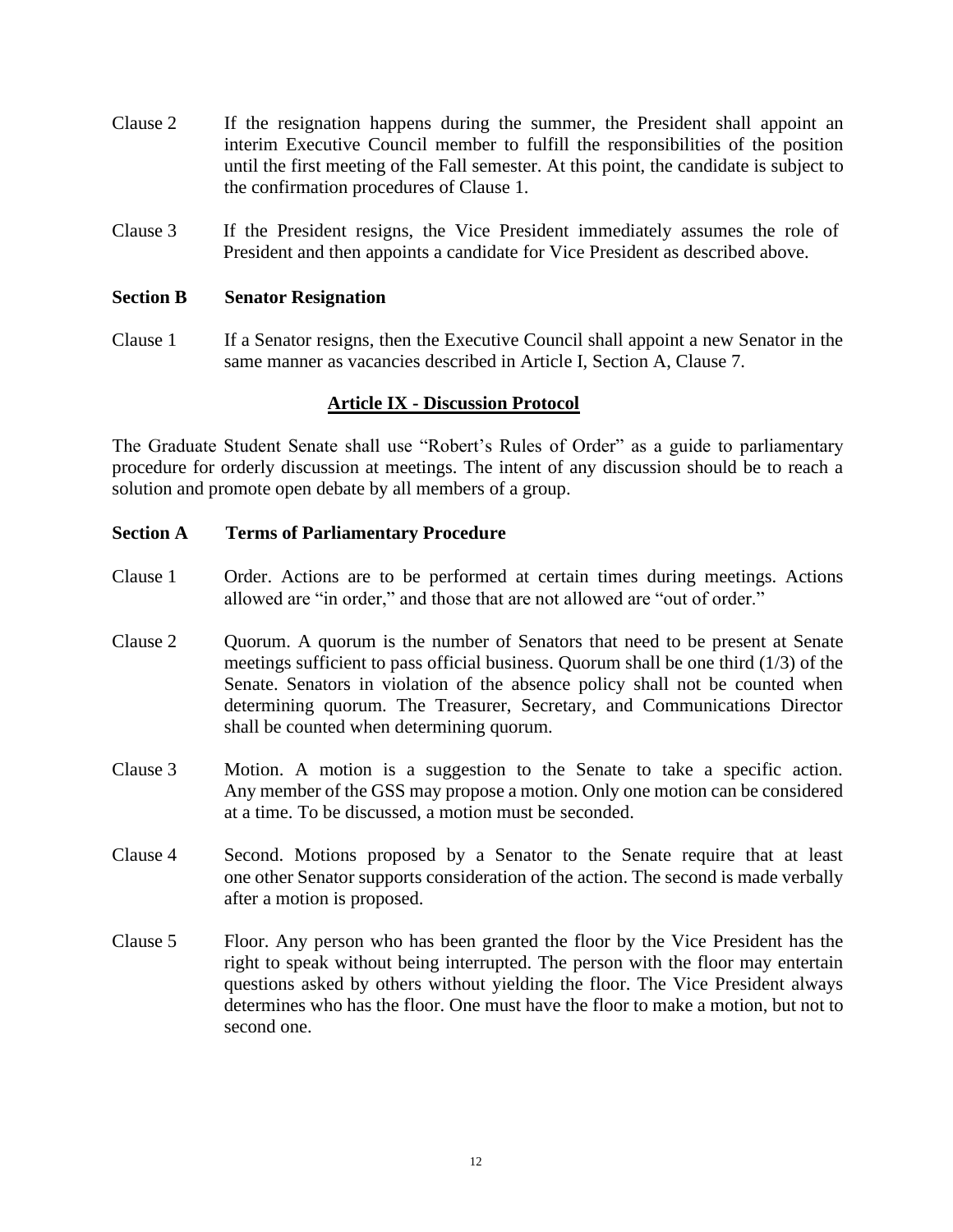- Clause 6 Bill. A bill is a detailed statement of action that defines a specific course of action for the Senate or the Graduate Student Senate as a whole. The bill may contain many "whereas" clauses that outline the reasons for the action and one of more "enacted" clauses that outline the course of action to be taken. Any Senator or Executive Council member may write and/or sponsor a bill. Authors of bills are expected to read or paraphrase the bill and answer questions concerning its content or purpose to the Senate.
- Clause 7 Resolution. A resolution is a detailed statement of sentiment that expresses the opinion, support, or opposition of the Graduate Student Senate. The resolution may contain many "whereas" clauses that outline the reasons and one or more "resolved" clauses that outline the course of action to be taken. Any Senator or Executive Council member may write and/or sponsor a resolution. Authors of resolutions are expected to read or paraphrase the bill and answer questions concerning its content or purpose to the Senate.

#### <span id="page-19-0"></span>**Section B Order of Business for Senate Meetings**

- Clause 1 Call to Order. The Vice President calls the meeting to order. Parliamentary procedure begins.
- Clause 2 Approval of Minutes. The Vice President shall ask if anyone is opposed to approval of the minutes of the previous Senate meeting as written. If no one objects, the minutes are approved by a vote of General Consent. If objection exists, a motion can be made to amend the minutes.
- Clause 3 Presidents Remark's. The President may address the Senate and make any pertinent announcements regarding the meeting. Questions may be directed to the President, but any discussion at this point is out of order.
- Clause 4 Reports from Executive Council Members and Committee Representatives. Executive Council Members and Committee Representatives in turn may briefly announce any current business of their respective position. Questions may be directed to the speaker, but any discussion at this point is out of order.
- Clause 5 Old Business. Any business from the last meeting that was unresolved can be addressed at this point.
- Clause 6 New Business. Here the Senate may consider motions for new business. The agenda shall list any scheduled bills or resolutions to be treated separately in the order they are listed. After any scheduled New Business, the Vice President shall call for additional new business. After a motion is read or paraphrased aloud and seconded, the Vice President opens the floor for debate. Any person present may request the floor to discuss the motion at hand. The person holding the floor shall be decided by the Vice President.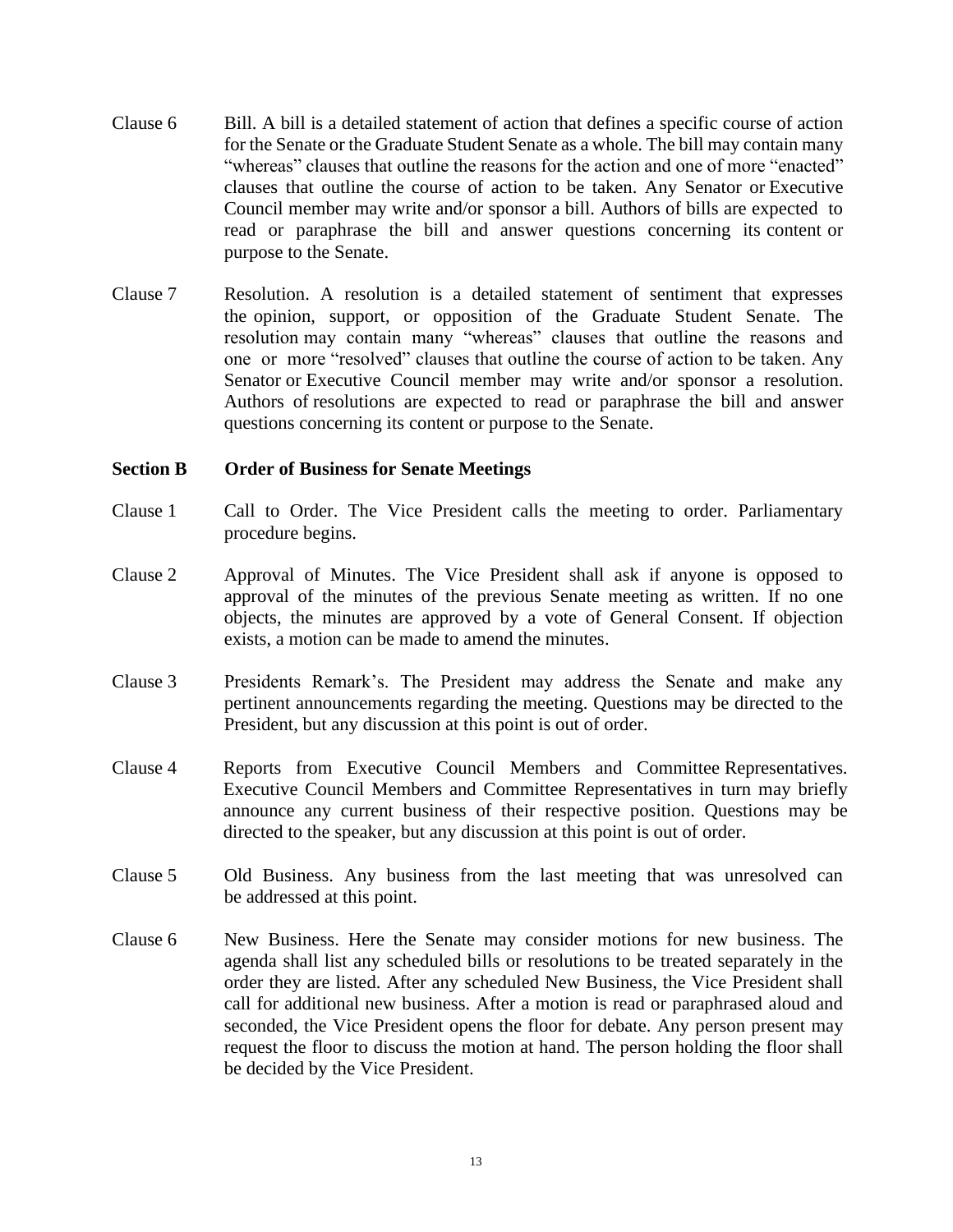- Clause 7 General Announcements. Here any Senator or guest can request the floor to make general announcements or inquiries. Questions can be addressed to the speaker, but debate ended with New Business and any new issues must wait until Old Business is discussed at the next Senate meeting.
- Clause 8 Adjourn. The Vice President shall announce the meeting adjourned. A motion may be made if there are any objections to adjourning.

# <span id="page-20-0"></span>**Section C Making Motions**

- Clause 1 An Executive Council member or Senator must obtain the floor in order to make a motion.
- Clause 2 Motions must be receive a verbal second in order to be considered. The Vice President shall call for a second if needed. If no second is obtained, the motion is no longer considered for discussion.
- Clause 3 The Vice President shall repeat the motion if a second is obtained and open the floor for discussion of the motion at hand.
- Clause 4 During discussion, one of the following motions can be called:
	- (1) Call the Question. The Vice President or person granted the floor may call the question to end the discussion. After a verbal second to call the question is made, the Senate votes whether to call the question. A vote of General Consent or a two-thirds (2/3) majority vote is required to call the question. If the call carries, a vote can be made on the original motion at hand. If the call fails to carry, discussion continues.
	- (2) Table the Motion. If an Executive Council member or a Senator wishes the motion to be set aside to conduct further business, a motion can be made to table the motion at hand. A vote of General Consent or a two-thirds (2/3) majority vote is required to table the motion. If the motion to table carries, the discussion, bill, or resolution can be reintroduced later as Old Business.
	- (3) Amend the Motion. If an Executive Council member or Senator wishes the main motion to be carried in a modified form, a "friendly amendment" can be suggested and accepted by the author and/or sponsor of the main motion. Otherwise, a motion must be made to amend the original motion at hand.
	- (4) Refer to Committee. If an Executive Council member or a Senator judges that the motion should be further investigated before being considered by the Senate, a motion to refer to committee may be made. A vote of General Consent or a two-thirds (2/3) majority vote is required to refer the motion to committee. If the motion to refer to committee passes, the business is sent to the appropriate standing committee or an ad hoc committee may be established, which shall be determined by the President.